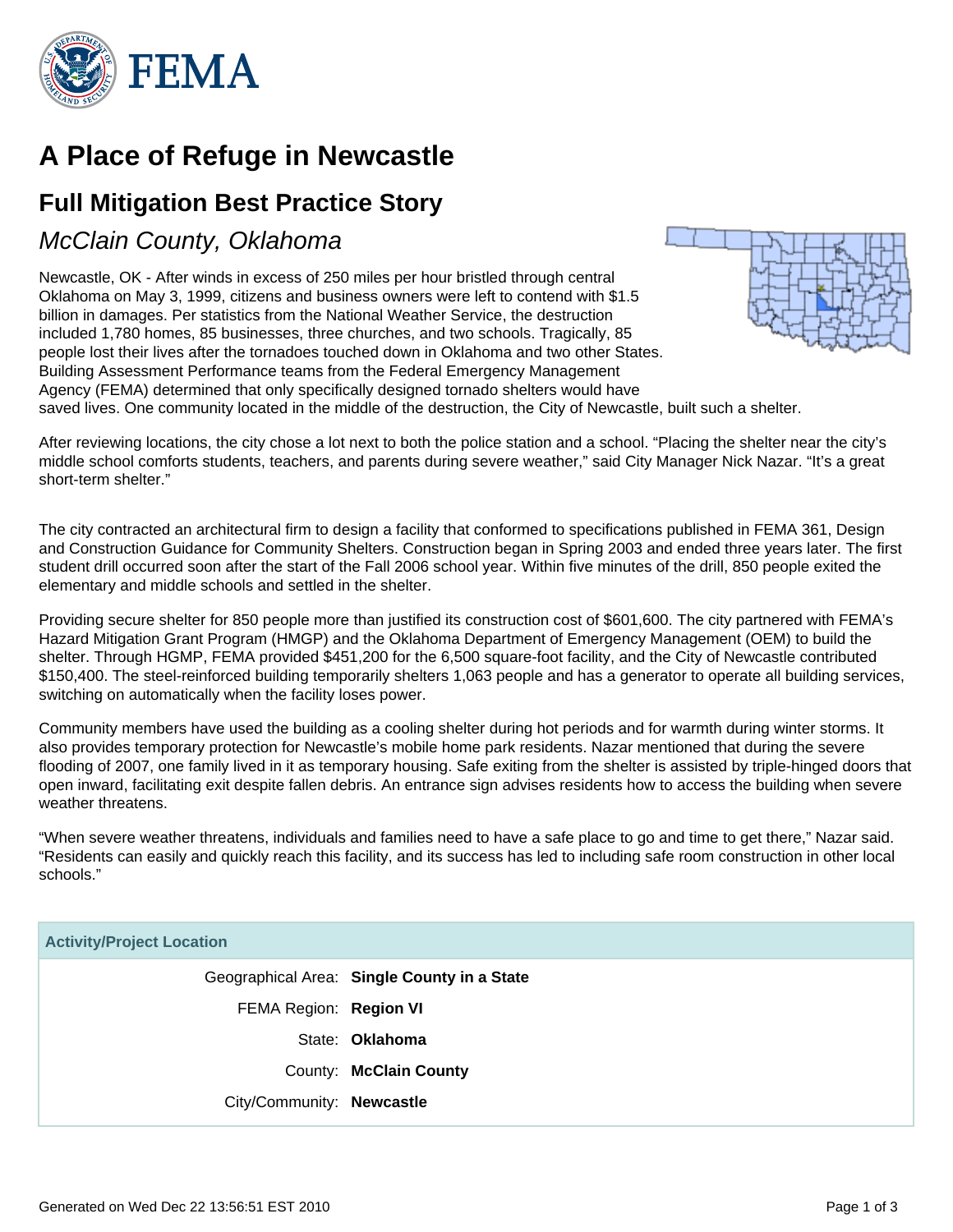| <b>Key Activity/Project Information</b>   |                                                        |
|-------------------------------------------|--------------------------------------------------------|
| Sector: Public                            |                                                        |
| Hazard Type: <b>Tornado</b>               |                                                        |
|                                           | Activity/Project Type: Safe Rooms/Community Shelters   |
|                                           | Structure Type: Concrete, Reinforced                   |
| Activity/Project Start Date: 03/2003      |                                                        |
| Activity/Project End Date: 03/2006        |                                                        |
|                                           | Funding Source: Hazard Mitigation Grant Program (HMGP) |
|                                           | Funding Recipient: Local Government                    |
| Funding Recipient Name: CITY OF NEWCASTLE |                                                        |
| Application/Project Number: 1355-140-R    |                                                        |

**Activity/Project Economic Analysis**

Cost: **\$601,600.00 (Actual)**

Non FEMA Cost:

### **Activity/Project Disaster Information**

| <b>Mitigation Resulted From Federal</b><br>Disaster? Yes |
|----------------------------------------------------------|
| Federal Disaster #: 1355, 01/05/2001                     |
| Federal Disaster Year: 2001                              |
| Value Tested By Disaster? No                             |
| Repetitive Loss Property? No                             |

| <b>Reference URLs</b> |                                                                         |
|-----------------------|-------------------------------------------------------------------------|
|                       | Reference URL 1: http://www.fema.gov/plan/prevent/saferoom/index.shtm   |
|                       | Reference URL 2: http://www.fema.gov/plan/prevent/saferoom/fema361.shtm |